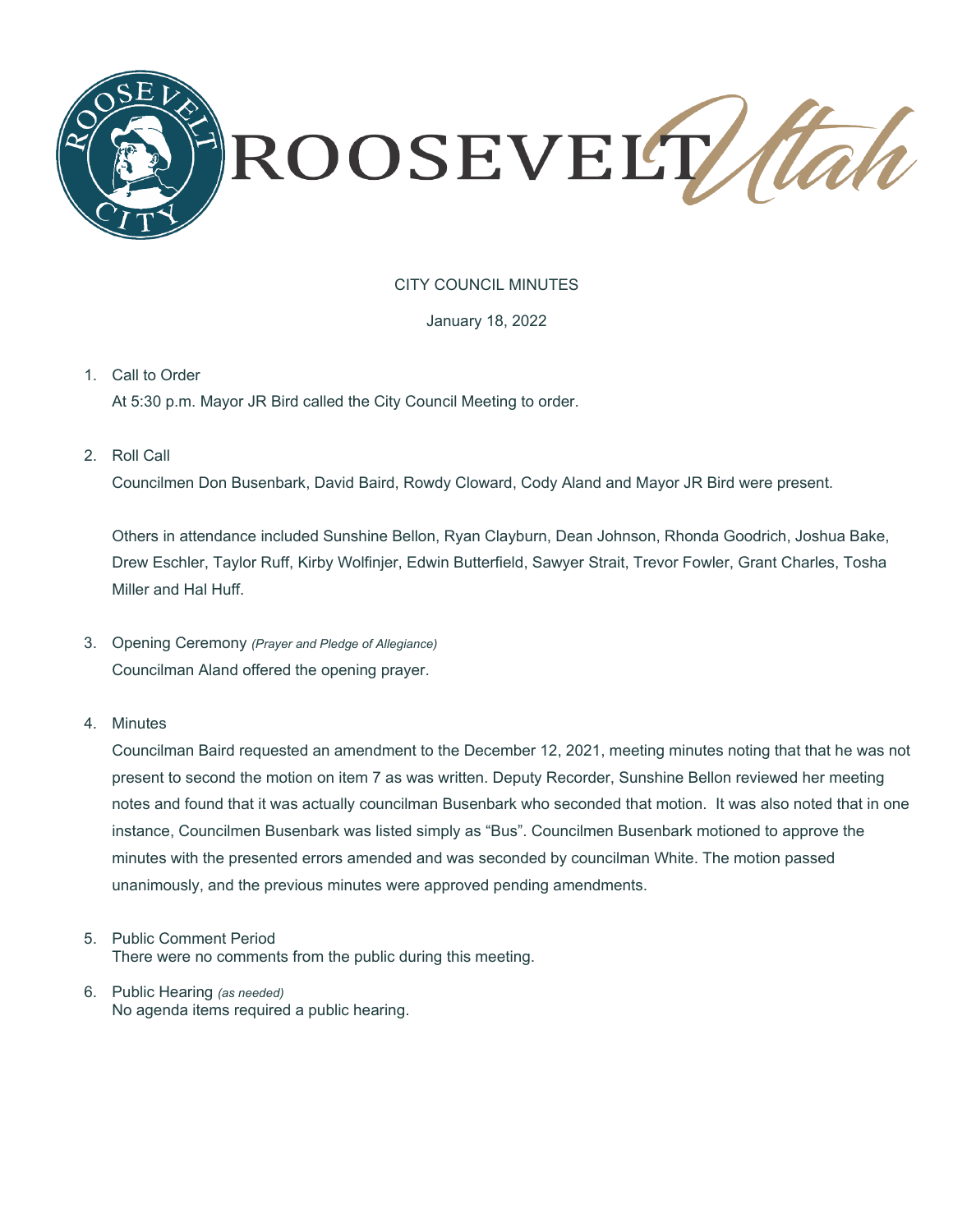## 7. Items

## a. Elected Official Swearing-In

City Recorder, Rhonda Goodrich administered the Oath of Office for the following officials and terms, Councilman Rowdy Cloward: 2-year term, Councilman David Baird: 4-year term, Councilmen Dustin White: 4-year term and Mayor JR Bird: 4-year term.

b. Clate Miller Lot Line Adjustment

Tosha Miller with the assistance of Building and Zoning Director, Dean Johnson, presented the plat for the proposed lot line adjustment. A point on the plat was referenced where a trailer had been moved, as well as the current line between the two lots that the Millers wanted to join. Council did not raise any questions or concerns regarding this lot line adjustment. Councilman Busenbark motioned to approve the proposed adjustment and was seconded by councilman Aland. The motion passed unanimously, and the adjustment was approved.

## c. Lyda/ Moon Lake Right of Way Easement

Prior to discussion of the proposed easement, Councilman Aland recused himself due to a professional conflict.

City Attorney, Grant Charles presented a request from Mr. Lyda that he be able to run a line along the yellow line (referenced in the packet) from one of the City's old unused towers to his property. Charles stated that he was concerned about gifting property. Moon Lake Electric suggested the pole is worth about \$200 and recommended \$1/foot of easement as one-time fee and in Charles' opinion this is a good president for the city to set. Council discussed the fact that power lines usually run parallel to property lines and that this proposal had the line running diagonally away from the already established line of power poles and into the Lyda property. Council attempted to determine if there was an alternative solution other than incumbering additional city property by running the line diagonally. Several options were discussed including conditional approval of Lyda connecting to the power pole, but only if the connection ran along the property line (not diagonal). Assistant City Manager and Water Source Director, Ryan Clayburn was asked about the nature of the City property that would be affected by this easement proposal and he described it as a "no man's land" and stated that the only City structures near the easement were two abandoned water tanks that would not get used, indicating that allowing the easement would not likely hinder future development by the City. After additional consideration councilman Baird made a motion to approve the easement with the condition that the connected line run directly North (not diagonal) at the recommended cost of \$200. This motion was not seconded and as such did not pass. Councilman Busenbark motioned to approve the proposed easement as demonstrated on the yellow line in the attached documents and was seconded by Councilman Cloward. The motion passed unanimously, and the easement was approved.

## d. Employee of the Month

*(This item was presented after Purchase Orders and Financial Review)* City Manager, Joshua Bake introduced the new Employee of the Month program being implemented in the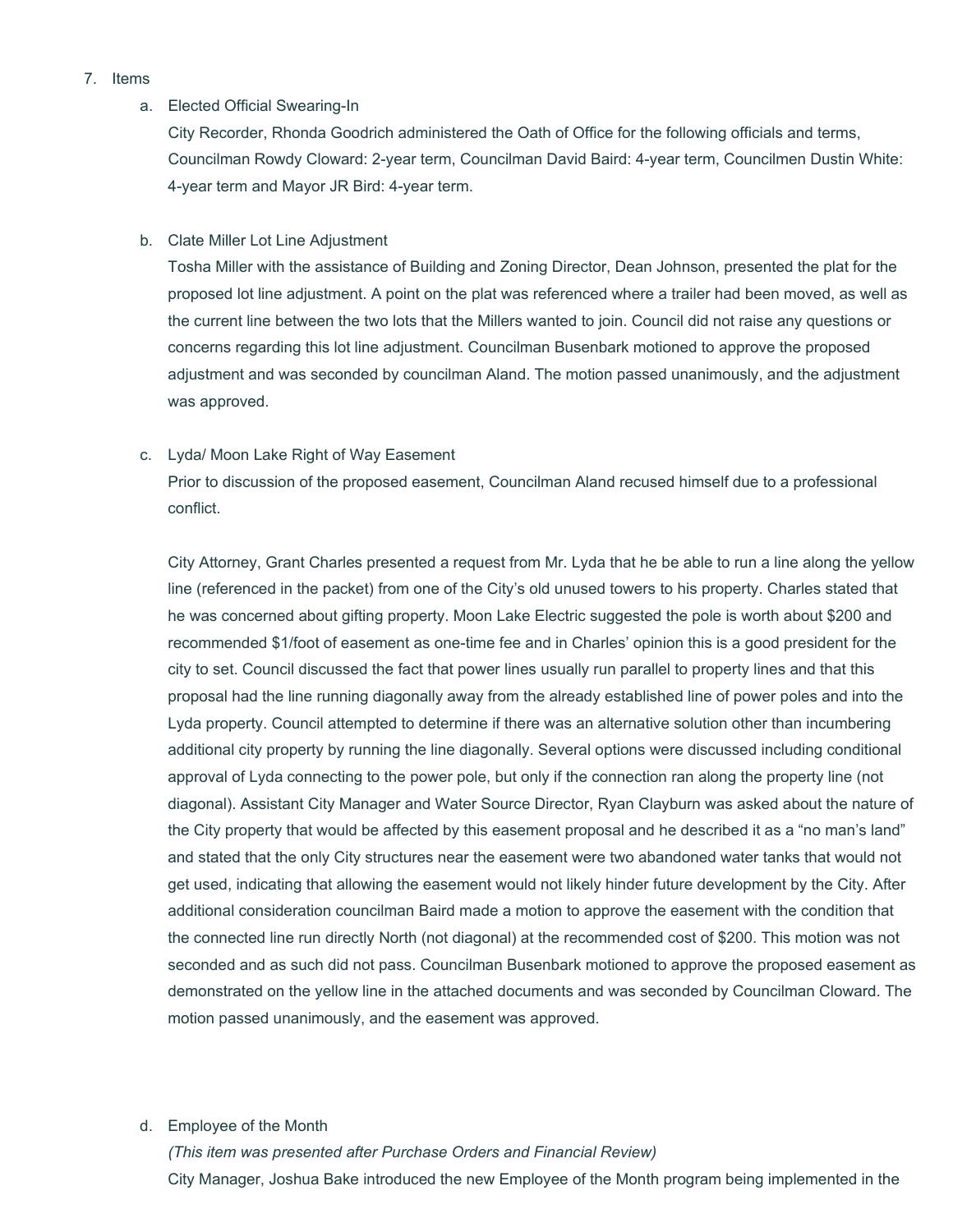City to recognize employees for their hard work and going above and beyond in their job function. Bake informed Council about some of the basics of the program including that all City employees, aside from those on the Selection Committee, are eligible for the award and that recommendations can be made by anyone via the City website. Councilman Busenbark stated that he had noticed and liked the nomination pop-up on the City website. Bake then presented the award which had been awarded to Clyde Stansfield of the Public Works Department. Clyde was not present to receive his award, but a portion of his nomination was read for the record as follows, "Clyde told me, with a smile, that he had only ever had one Christmas day off, because it always snows on that day. This year, again it snowed, and there he was cleaning the roads."

#### e. Water Report 2021

Sawyer Strait & Trevor Fowler presented the City's 2021 water usage report and slide show. The presentation included the following information: Usage is based on percent of allotment. Strawberry should be at 100% (not 95%) since we need to pay for it all, even if we do not use it all. Hayden Well Field level history displays the downward trend from the recent drought. Well 5 is trending up due to when/how measurements have to take place, not necessarily because there is more water. Service date May 2022 for Hayden tank progress. Council inquired about the budget and Assistant City Manager and Water Source Director, Ryan Clayburn interjected and stated that so far, the project is staying on track with the budget. Clayburn added that the company construction the tank ordered supplies ahead of time, which is saving money now. Fowler and Strait concluded their presentation by adding that according to master plan and growth rate that we currently have, we feel confident that we have infrastructure for 40 years of growth, pending any major changes due to the railroad.

## f. JUB General Service Agreement

City Manager Joshua Bake presented a request to renew the JUB General Service Task Order for an additional year (2022) for \$10,000. Bake stated that JUB is very on top of doing things right and provides a great service to the city. JUB arranges most of the grants and funding that we get for the airport. Bake also noted that the \$10,000 is already in the budget for the Airport. Councilman Busenbark motioned to approve the General Service Task Order and was seconded by Councilman White. All Council members voted aye and the Task Order was approved.

## g. Interfaith Committee

Mayor, JR Bird addressed the Council regarding the Interfaith Committee and stated that the committee was formed per a request from the previous Mayor and City Council. Mayor Bird and City Manager, Joshua Bake met with the Interfaith Committee and talked to them about what the City Council could do to support them. Mayor Bird stated that it was important to the Committee that they don't come across as proselytizing. It was determined that the Interfaith Committee would be more clearly non-denominational if the City officially formed the Committee and then invited members to join. The goal of the Committee would be to organize service projects and promote community togetherness. Mayor Bird proposed to council that they form an official Committee, with members that will be chosen by council to ensure the Committee is strongly nondenominational and. If approved, City Attorney, Grant Charles will write up a resolution to create the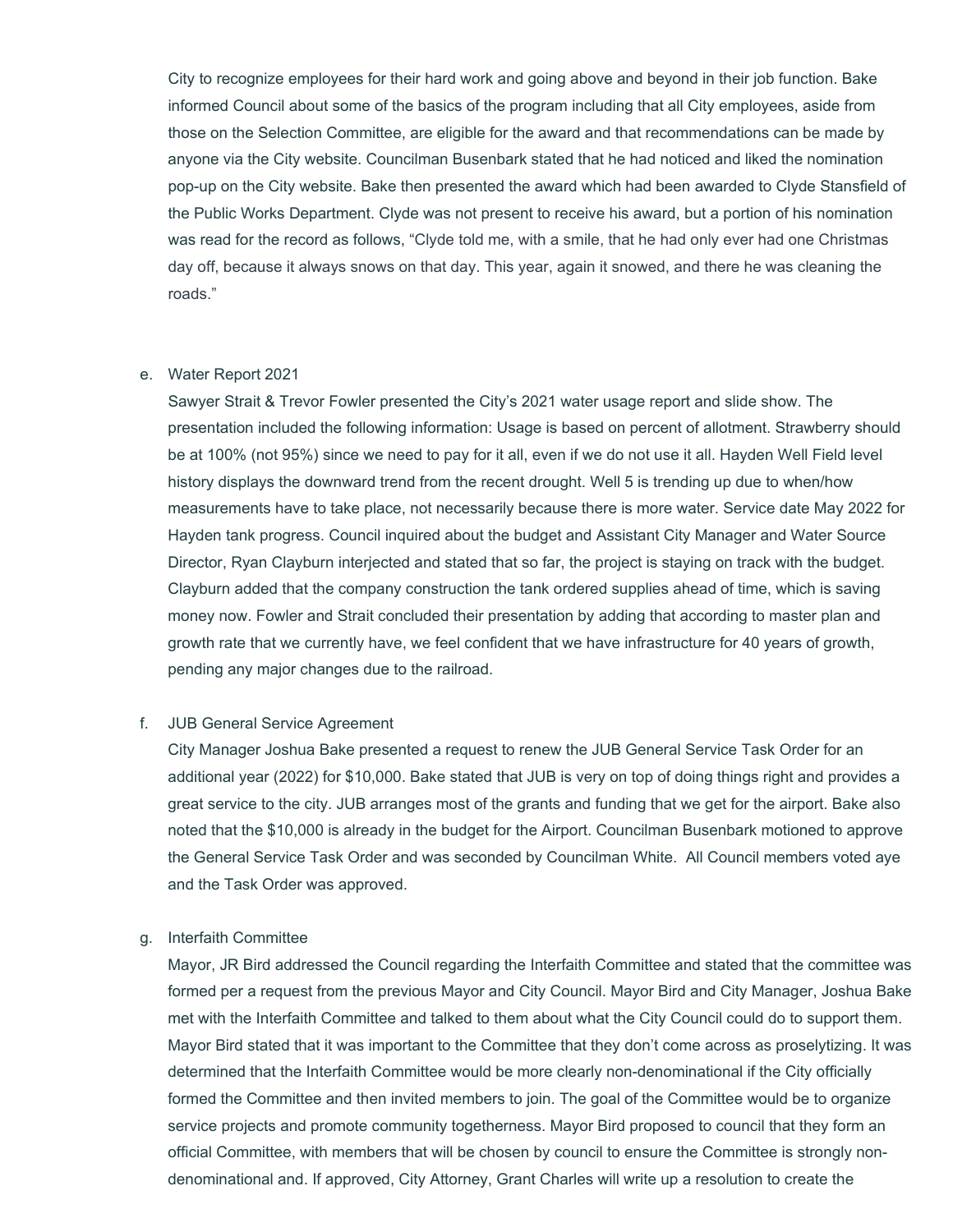Committee and bring it to the February City Council meeting. Councilman Baird asked if mixing government and religious affairs was something that the City wanted to get into? Mayor Bird responded that the Committee creates a method for various religions to work together on projects and it will not support any one religion. The focus would on bettering the community. Mayor Bird also stated that City facilitation would keep specific religious beliefs from being the focus. It was also noted that specific language about the Separation of Church and State would be written into the resolution to create the Committee, if approved. The potential makeup of the Committee was also discussed, and it was determined that the Committee would have a simple majority with a set number of representatives per each denomination as to not create an imbalance favoring one group over another. Bake also added that the City PIO, Sunshine Bellon, would be very involved in publications from the Committee and help to ensure that the City was never favoring one religion over another and that communications from the Committee stayed non-denominational. After additional discussion, Councilman Baird motioned to approve the City Attorney drafting a resolution to present at the next Council meeting. The motion was seconded by Councilman Busenbark and was approved by all.

#### h. Fraud Risk Assessment Approval

Joshua Bake presented the FRA from the Office of the state Auditor. Bake explained that the FRA is an internal audit that gives a score that correlates to the City's Fraud risk. Roosevelt City's score has gone up, which means that our fraud risk has decreased.

#### i. Employee Pay Scale Structure

City Manager, Joshua Bake presented the new Pay Scale Structure that has been set up within the City to aid in retention and recruitment. Bake stated that no budget amendment being requested tonight. Bake went on to explain that based on his recent salary compensation study, Roosevelt is right in the middle when compared to other cities across Utah. "We are not amending or proposing any changes to pay at this time, we are just showing the scale." Bake informed Council that they would have to approve annual step increases and that Council will get the ultimate say on pay scale. Bake stated "We want transparency, we want employees to better themselves and try and improve their position." Bake also explained the necessity of evaluating the City's pay scales every 4 years. "We have unique positions, we will dive into the job descriptions and workload of our employees, not just pay them based on what other cities do, because their jobs are different." Bake also referenced his experience using this model in other cities and stated that it is a great recruitment tool. For example, the Police Department can show pay scales to candidates at any time to attract applicants. Councilman Busenbark shared his stance that "hiring good people and keeping them saves us a lot of money down the road." Councilman White added, "we are concerned with properly compensating employees" and he likes that, "this is set up to continue, so we don't get caught down the road with a bad pay scale." Councilman Busenbark asked Bake if he needed any sort of a motion from Council. Bake responded that a motion would show support and solidify this plan being put into place. As a lastminute note, it was added that Bake was working with the HR Manager, Brock Arnold, to establish an objective standard with a score matrix where 75% is a passing score for a raise. Councilman Busenbark motioned to approve adopting the pay scale and was seconded by Councilman Baird. The motion was approved by all and passed unanimously.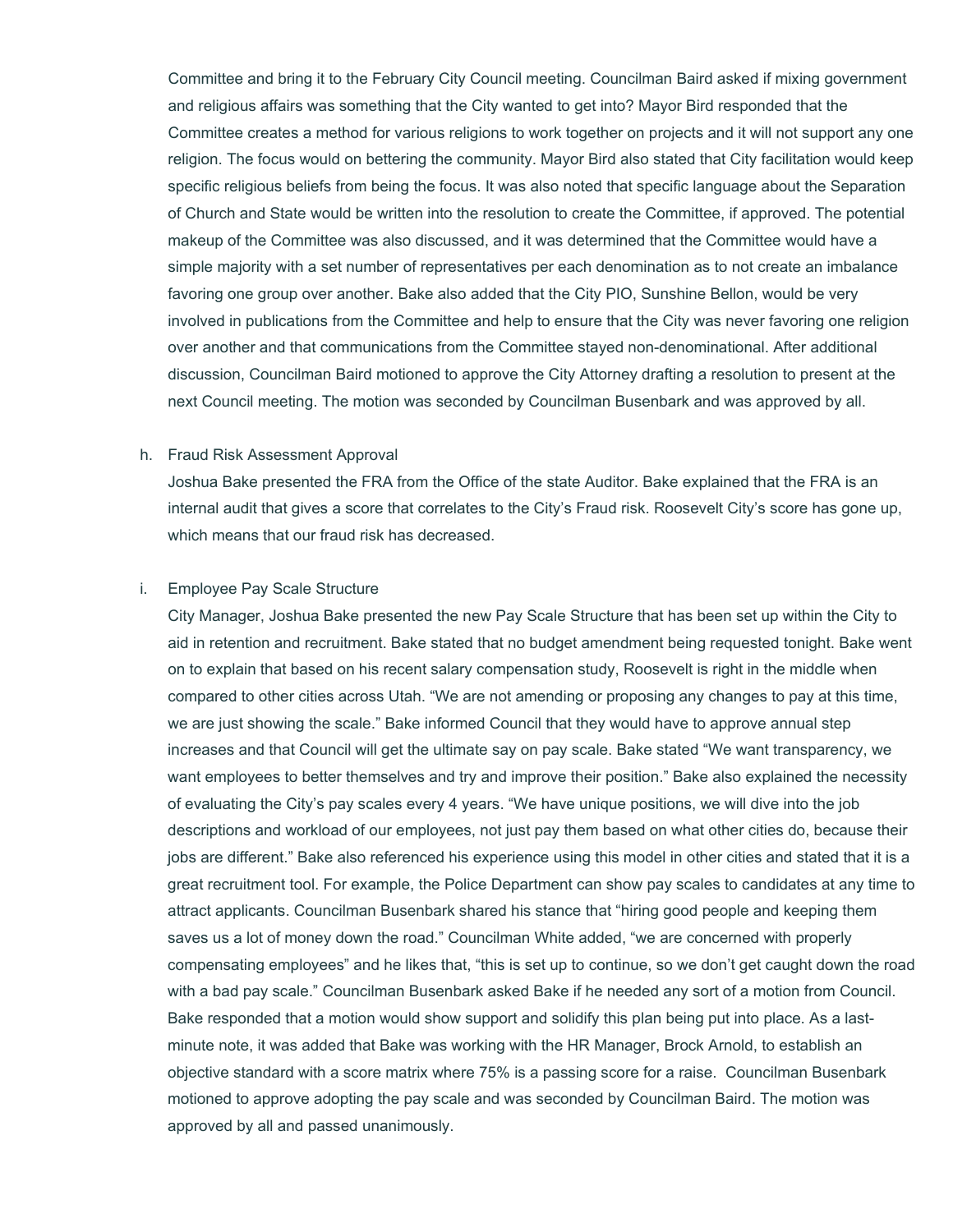# j. AWOS Update and Windcone Replacement

Airport Manager, Kirby Wolfinjer, provided an update on the potential repairs and upgrades to the AWOS system at the airport. Wolfinjer explained that for this project the City has to follow federal standards in order to use grant funding. We need to put out specs and get at least 3 bids to replace the whole system in order to qualify for funding.

Finance Officer, Rhonda Goodrich, gave an update on the airport budget including the following details: at this time, we are already at 123% of budgeted revenues for the year, However hangar rentals are only at 7% of expected revenues for the year. Billing was suspended for Hangar rentals when the door was broken, but that is no longer in effect, and we only have one tenant paying his rent and he makes up for the entire 7%. A Lease Agreement is being written for the main hangar by the City Attorney and it will come before council in February. the additional \$159,000 that we found out that we got in December is what will be used for the AWOS system, as long as we follow the protocols, specifically is appropriate only if we replace the entire system. Updating the system will be free to us and will keep people coming to our airport, without a functional system, we will stop getting flights. Big project is to get the Airport Master Plan up to date. Putting together the specs and get the bids would fall under JUBs allowed expenses, so they would take care of that for us.

# 8. Purchase Orders & Financial Review

Finance Officer Rhonda Goodrich presented the Purchase Orders to Council. Councilman Busenbark asked about an invoice discrepancy between invoice amount and paid amount on the last page of purchase orders. Goodrich explained that an invoice carried over and added that checks being written on time, but then held for approval results in those small dollar discrepancies. Council also asked if the City has a set rate for the DCWCD. Goodrich stated that, "our rate is not set, and we had vault payments." Busenbark responded that he appreciates seeing the trends, so we know what to plan on." Goodrich also told Council that the City 8% over revenue, 2% under budget at this halfway point through the fiscal year. Councilman Baird asked whey revenues for capital projects are only at 1% and Goodrich explained that "It's all about timing, the funds are available at different times for different things, sometimes funding is a reimbursement so we will not see funding until work is completed."

## 9. City Manager Report

City Manager Joshua Bake briefed Council on what to expect next month including: reports on police and fire stats. Bake also acknowledged the two new City interns from the USU and the Highschool. Bake thanked Councilman Busenbark for his help with the program and stated, "we are excited to help them learn how city government works and are grateful for the help."

## 10. Committee Reports

Councilman White informed Council that there is a ULTC meeting tomorrow for local officials' day.

## 11. Items for Future Discussion

No items were brought before Council for future discussion.